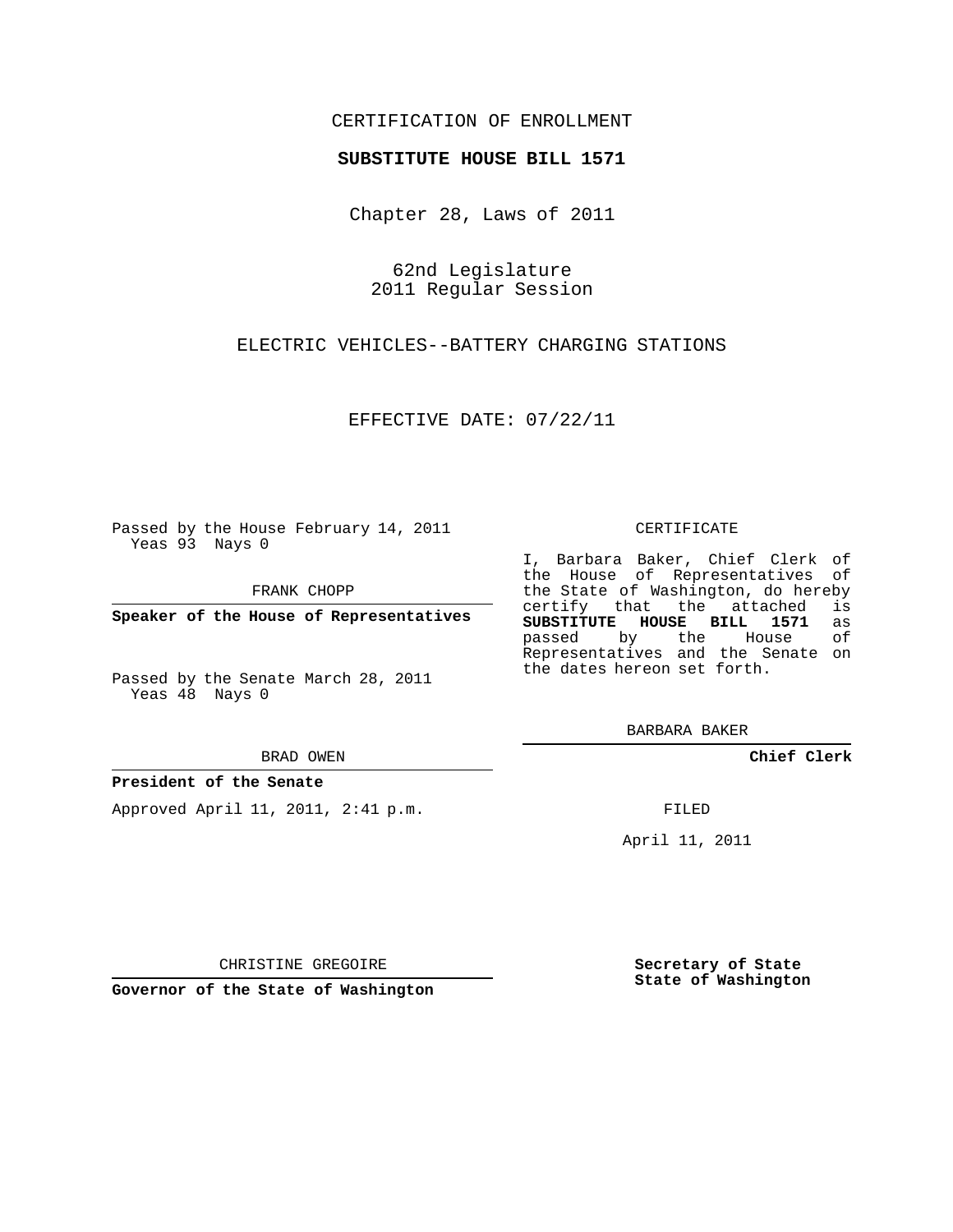# **SUBSTITUTE HOUSE BILL 1571** \_\_\_\_\_\_\_\_\_\_\_\_\_\_\_\_\_\_\_\_\_\_\_\_\_\_\_\_\_\_\_\_\_\_\_\_\_\_\_\_\_\_\_\_\_

\_\_\_\_\_\_\_\_\_\_\_\_\_\_\_\_\_\_\_\_\_\_\_\_\_\_\_\_\_\_\_\_\_\_\_\_\_\_\_\_\_\_\_\_\_

Passed Legislature - 2011 Regular Session

## **State of Washington 62nd Legislature 2011 Regular Session**

**By** House Technology, Energy & Communications (originally sponsored by Representatives Eddy, McCoy, Crouse, Frockt, Kelley, Short, Jacks, Fitzgibbon, and Billig; by request of Utilities & Transportation Commission)

READ FIRST TIME 02/10/11.

1 AN ACT Relating to electric vehicle battery charging facilities; 2 amending RCW 80.04.010; and adding a new section to chapter 80.28 RCW.

3 BE IT ENACTED BY THE LEGISLATURE OF THE STATE OF WASHINGTON:

 4 **Sec. 1.** RCW 80.04.010 and 1995 c 243 s 2 are each amended to read 5 as follows:

 6 As used in this title, unless specifically defined otherwise or 7 unless the context indicates otherwise:

 "Automatic location identification" means a system by which information about a caller's location, including the seven-digit number or ten-digit number used to place a 911 call or a different seven-digit number or ten-digit number to which a return call can be made from the public switched network, is forwarded to a public safety answering point for display.

14 "Automatic number identification" means a system that allows for 15 the automatic display of the seven-digit or ten-digit number used to 16 place a 911 call.

17 "Battery charging facility" includes a "battery charging station" 18 and a "rapid charging station" as defined in RCW 82.08.816.

19 "Commission" means the utilities and transportation commission.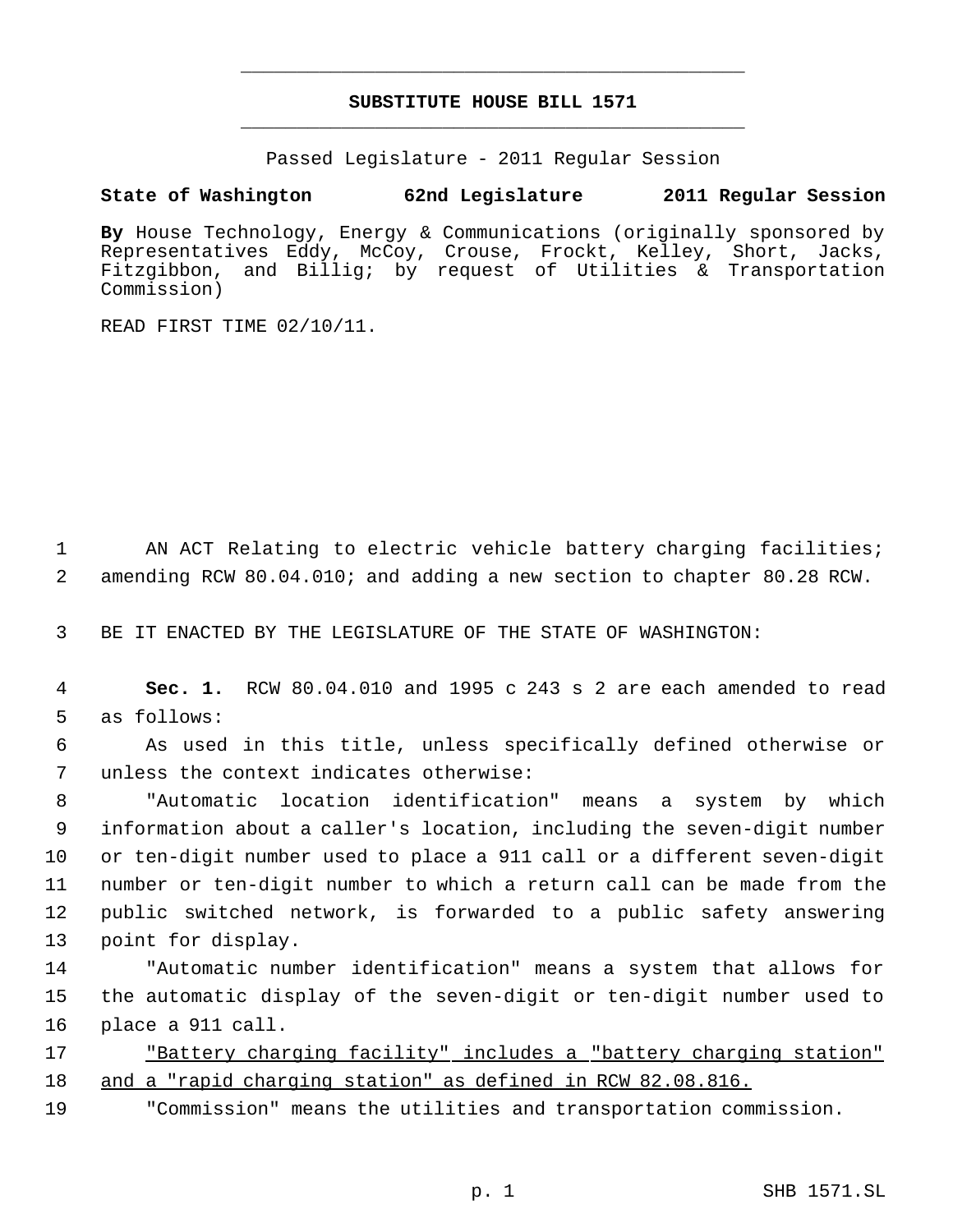"Commissioner" means one of the members of such commission.

 "Competitive telecommunications company" means a telecommunications company which has been classified as such by the commission pursuant to RCW 80.36.320.

 "Competitive telecommunications service" means a service which has been classified as such by the commission pursuant to RCW 80.36.330.

 "Corporation" includes a corporation, company, association or joint stock association.

"Person" includes an individual, a firm or partnership.

 "Gas plant" includes all real estate, fixtures and personal property, owned, leased, controlled, used or to be used for or in connection with the transmission, distribution, sale or furnishing of natural gas, or the manufacture, transmission, distribution, sale or furnishing of other type gas, for light, heat or power.

 "Gas company" includes every corporation, company, association, joint stock association, partnership and person, their lessees, trustees or receiver appointed by any court whatsoever, and every city or town, owning, controlling, operating or managing any gas plant within this state.

 "Electric plant" includes all real estate, fixtures and personal property operated, owned, used or to be used for or in connection with or to facilitate the generation, transmission, distribution, sale or furnishing of electricity for light, heat, or power for hire; and any conduits, ducts or other devices, materials, apparatus or property for containing, holding or carrying conductors used or to be used for the transmission of electricity for light, heat or power.

 "Electrical company" includes any corporation, company, association, joint stock association, partnership and person, their lessees, trustees or receivers appointed by any court whatsoever (other than a railroad or street railroad company generating electricity solely for railroad or street railroad purposes or for the use of its tenants and not for sale to others), and every city or town owning, operating or managing any electric plant for hire within this state. "Electrical company" does not include a company or person employing a cogeneration facility solely for the generation of electricity for its own use or the use of its tenants or for sale to an electrical company, state or local public agency, municipal corporation, or quasi municipal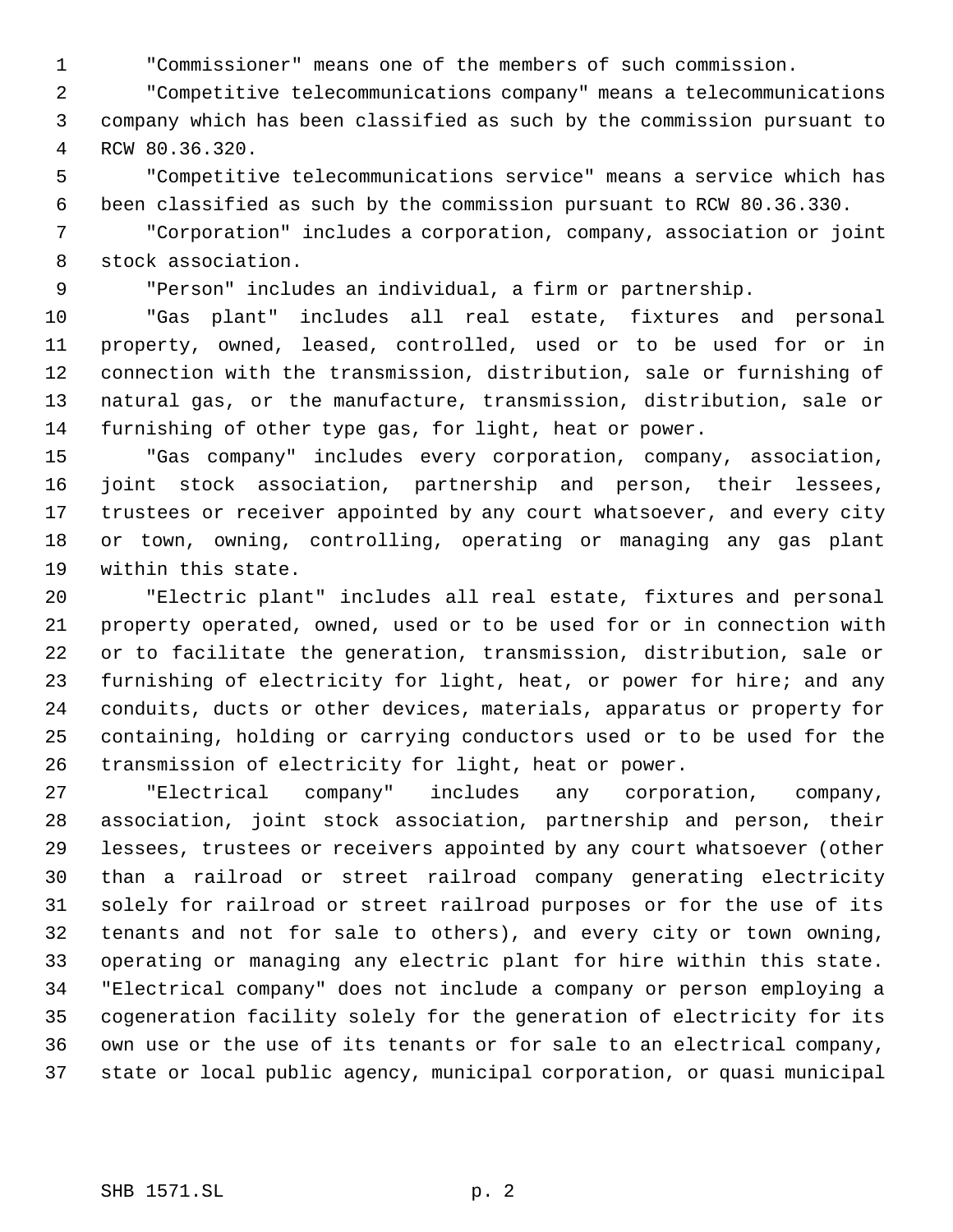corporation engaged in the sale or distribution of electrical energy, but not for sale to others, unless such company or person is otherwise an electrical company.

 "LATA" means a local access transport area as defined by the commission in conformance with applicable federal law.

 "Private telecommunications system" means a telecommunications system controlled by a person or entity for the sole and exclusive use of such person, entity, or affiliate thereof, including the provision of private shared telecommunications services by such person or entity. "Private telecommunications system" does not include a system offered for hire, sale, or resale to the general public.

 "Private shared telecommunications services" includes the provision of telecommunications and information management services and equipment within a user group located in discrete private premises in building complexes, campuses, or high-rise buildings, by a commercial shared services provider or by a user association, through privately owned customer premises equipment and associated data processing and information management services and includes the provision of connections to the facilities of a local exchange and to interexchange telecommunications companies.

 "Private switch automatic location identification service" means a service that enables automatic location identification to be provided to a public safety answering point for 911 calls originating from station lines served by a private switch system.

 "Radio communications service company" includes every corporation, company, association, joint stock association, partnership, and person, their lessees, trustees, or receivers appointed by any court, and every city or town making available facilities to provide radio communications service, radio paging, or cellular communications service for hire, sale, or resale.

 "Telecommunications company" includes every corporation, company, association, joint stock association, partnership and person, their lessees, trustees or receivers appointed by any court whatsoever, and every city or town owning, operating or managing any facilities used to provide telecommunications for hire, sale, or resale to the general public within this state.

 "Noncompetitive telecommunications service" means any service which has not been classified as competitive by the commission.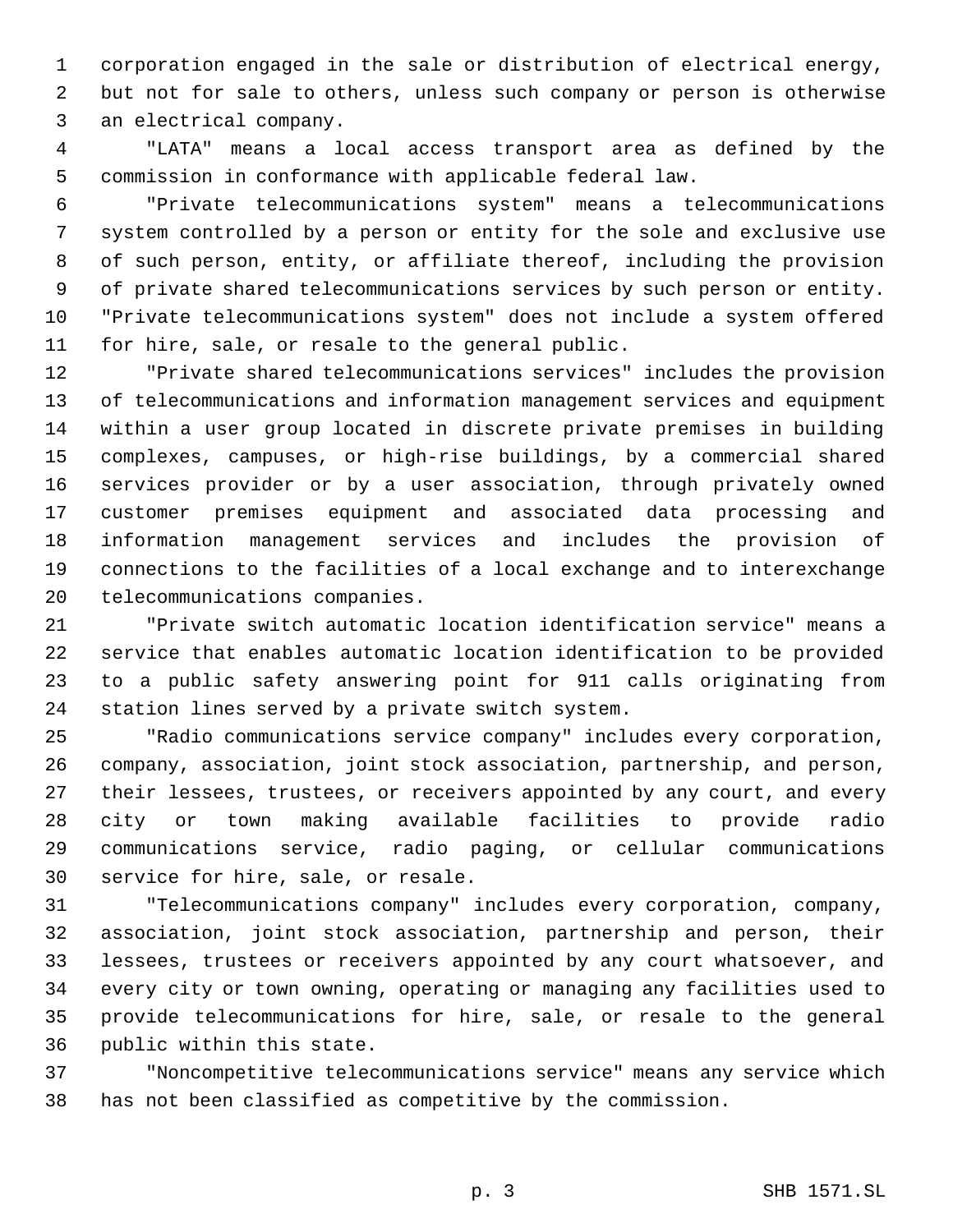"Facilities" means lines, conduits, ducts, poles, wires, cables, cross-arms, receivers, transmitters, instruments, machines, appliances, instrumentalities and all devices, real estate, easements, apparatus, property and routes used, operated, owned or controlled by any telecommunications company to facilitate the provision of telecommunications service.

 "Telecommunications" is the transmission of information by wire, radio, optical cable, electromagnetic, or other similar means. As used in this definition, "information" means knowledge or intelligence represented by any form of writing, signs, signals, pictures, sounds, or any other symbols.

 "Water system" includes all real estate, easements, fixtures, personal property, dams, dikes, head gates, weirs, canals, reservoirs, flumes or other structures or appliances operated, owned, used or to be used for or in connection with or to facilitate the supply, storage, distribution, sale, furnishing, diversion, carriage, apportionment or measurement of water for power, irrigation, reclamation, manufacturing, municipal, domestic or other beneficial uses for hire.

 "Water company" includes every corporation, company, association, joint stock association, partnership and person, their lessees, trustees or receivers appointed by any court whatsoever, and every city or town owning, controlling, operating, or managing any water system for hire within this state: PROVIDED, That for purposes of commission jurisdiction it shall not include any water system serving less than one hundred customers where the average annual gross revenue per customer does not exceed three hundred dollars per year, which revenue figure may be increased annually by the commission by rule adopted pursuant to chapter 34.05 RCW to reflect the rate of inflation as determined by the implicit price deflator of the United States department of commerce: AND PROVIDED FURTHER, That such measurement of customers or revenues shall include all portions of water companies having common ownership or control, regardless of location or corporate designation. "Control" as used herein shall be defined by the commission by rule and shall not include management by a satellite agency as defined in chapter 70.116 RCW if the satellite agency is not an owner of the water company. "Water company" also includes, for auditing purposes only, nonmunicipal water systems which are referred to the commission pursuant to an administrative order from the